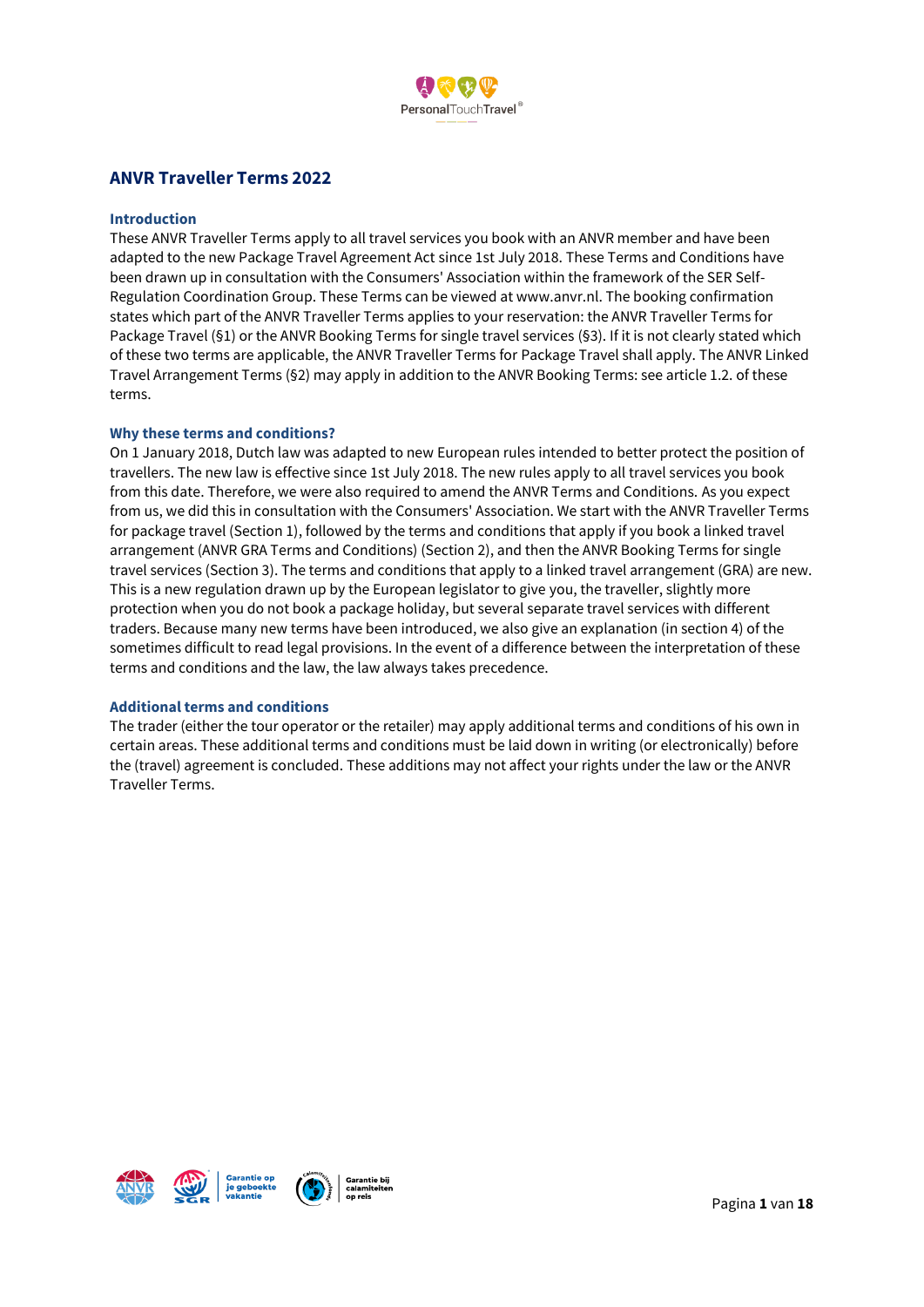

### **Section 1 The ANVR Traveller Terms for Package Travel**

Please note: 'The Key rights under Directive (EU) 2015/2302', which are also applicable and included in these Traveller Terms for Package Travel, can also be read on page 10 so the traveller can take notice of these rights before booking.

#### **Table of contents**

- Article 1. Introduction
- Article 2. Information provided by the travel organiser
- Article 3. Information provided by you
- Article 4. Confirmation/Withdrawal by the travel organiser
- Article 5. Changes made by the travel organiser
- Article 6. Help and Assistance
- Article 7. Performance of the agreement and liability of the travel organiser
- Article 8. Your rights
- Article 9. If you want to cancel
- Article 10. Payment
- Article 11. Your further obligations
- Article 12. Complaints
- Article 13. Disputes
- Article 14. Compliance guarantee

#### **Article 1 Introduction**

- 1.1 These traveller terms are applicable to package travel agreements, which the organiser enters into with you, as a traveller.
- 1.2. These traveller terms can also be declared applicable to single travel services, such as accommodation, car rental and shuttle bus journeys. The organiser shall explicitly state this in the offer, in such cases.
- 1.3. As a traveller you are entitled to cancel the travel agreement without having to provide a reason within 24 hours of its conclusion, unless this right is excluded in the offer by use of the term: *definitive booking*. The term traveller in this context refers exclusively to the main booker/booking party. You do not have a right of withdrawal in the event that the travel agreement is entered into within 8 weeks prior to departure, nor in the case of "cruise travel".
- 1.4. Working days: Monday to Friday from 9 a.m. to 5.30 p.m. and Saturday from 10 a.m. to 4 p.m., with the exception of public holidays recognised in the Netherlands, unless the trader expressly states otherwise. Weekend: time between Friday 5.30 p.m. and Sunday evening midnight.

#### **Article 2 Information provided by the organiser**

- 2.1. The organiser or, on behalf of the organiser, the retailer, has provided you with the standard information required by law and the main characteristics of the travel services prior to the conclusion of this agreement.
- 2.2. The organiser may subject the conclusion of a travel agreement to the condition that you take out travel insurance, and may also request proof of such insurance.
- 2.3 The organiser accepts no responsibility for general information in photos, leaflets, advertisements, websites and other information carriers, if these have been drawn up or published by third parties.
- 2.4 If the offer of the organiser is available online, the details stated in this offer shall form part of the agreement, unless otherwise specified in the offer. An organiser's online offer can change quickly. If you want to be able to prove at a later stage what the offer exactly entailed, make a printout of the screen (print screen) that shows the offer of the organiser.



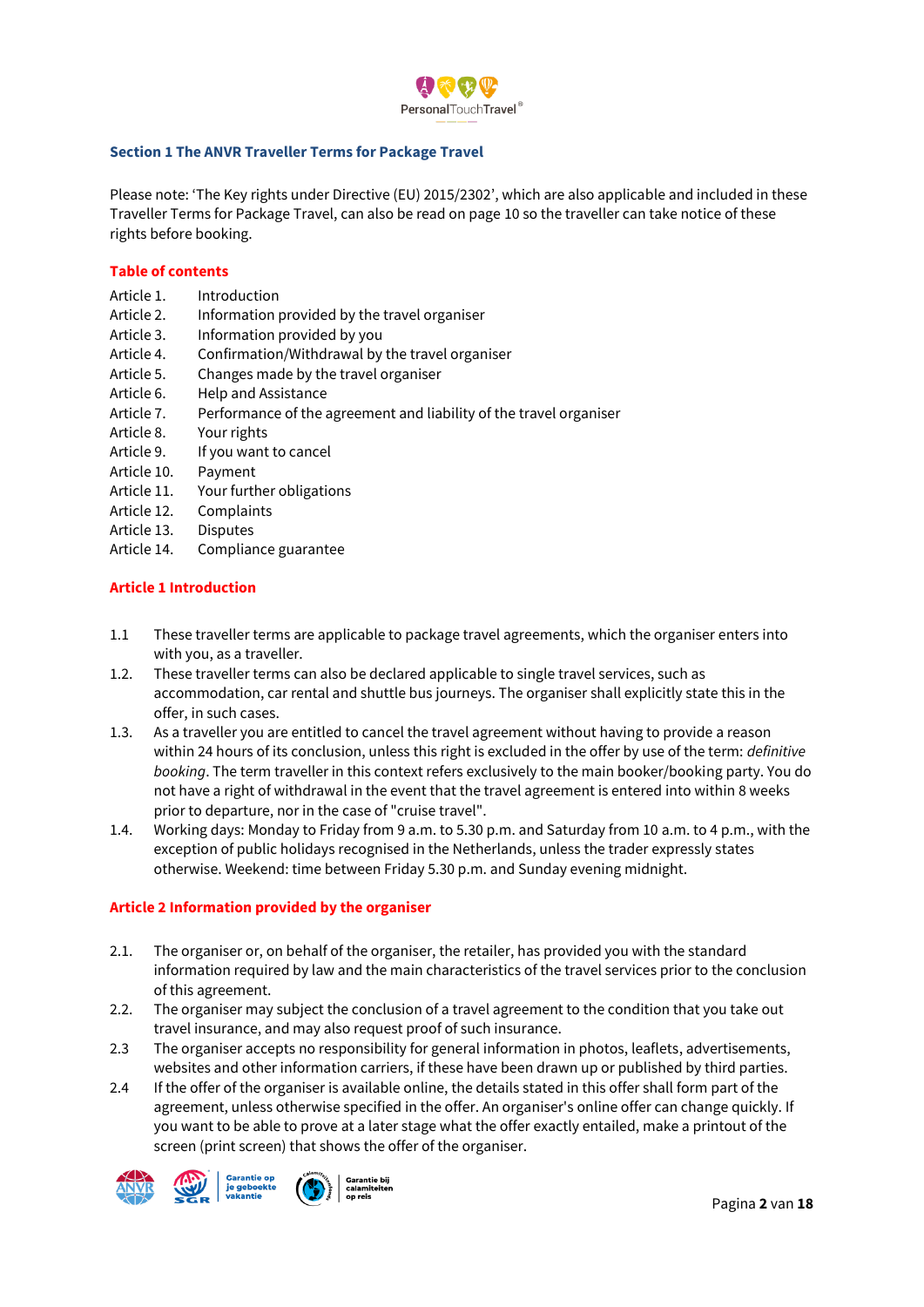

- 2.5 Without prejudice to the above, you shall remain responsible for obtaining additional information on passports, visa requirements and any health-related formalities (including about vaccinations) from the relevant authorities, and you must also ascertain in good time before departure whether or not the information previously obtained has changed.
- 2.6 In the case of air travel, the travel organiser will inform you of the identity of the airline providing the transport as soon as it is known to the organiser. The definitive departure and arrival times for transport components will be stated in the travel documents.

#### **Article 3 Information to be provided by you**

- 3.1. You must provide all information regarding yourself and the travellers for which you have made a booking that could be of importance in the conclusion or performance of the agreement in good time, before the agreement is entered into. This shall in any event include your mobile telephone number(s) and email address(es).
- 3.2. You must indicate any details regarding your own physical and mental condition, and regarding the capacity or composition of the party you have made a booking for, which could be of importance to the proper performance of the travel package.
- 3.3. If you fail to comply with your obligations to provide information, this may result in the organiser or someone on his behalf excluding said traveller(s) from (further) participation in the travel package. In such cases, all associated costs will be charged to you.
- 3.4. You may ask the organiser to change the travel offer for medical reasons and other reasons. The organiser shall inform you of any related costs. The organiser is not required to meet such a request. If the organiser decides to do so, you must pay the costs associated with the change.

## **Article 4 Confirmation/Withdrawal by the travel organiser**

- 4.1. The agreement is concluded as a result of your acceptance of the offer of the organiser, including the terms and conditions declared applicable and receipt of the statutory information. Upon or immediately after conclusion of the agreement, you will receive a confirmation, and/or an invoice.
- 4.2. In the case of package travel agreements concluded by telephone, you are only bound by the agreement after the organiser has confirmed the travel package. This confirmation should preferably be made in writing (including by email). If you make a (down) payment, it will in any case serve as proof that you have accepted the organiser's offer.
- 4.3. The organiser is entitled to terminate the travel agreement in writing within the period stated in the offer in the event that the number of participants is smaller than the required minimum number of participants made known prior to the booking. The organiser shall inform you of this at the latest:
	- 20 days prior to departure for travel packages of more than six (6) days;
	- 7 days prior to departure for travel packages of two (2) to six (6) days;
	- 48 hours prior to departure for travel packages of less than two (2) days

If you have made any (down)payments, the organiser will refund the payments within the period stated in article 4.5.

- 4.4. The offer of the organiser is free of obligation. Where necessary, the organiser may withdraw the offer, including after you have accepted the offer and after confirmation by the travel organiser. The withdrawal must take place as quickly as possible, in any event within 24 hours (travel packages in Europe and the Mediterranean Sea countries) or within 48 hours (travel packages to other destinations) after the date of acceptance, giving reasons. If you accept the offer over the weekend, the deadline for withdrawal by the organiser starts at midnight on Sunday evening, unless it is followed by a generally recognised public holiday, in which case the withdrawal period starts at midnight on the last public holiday.
- 4.5. In all cases where you are entitled to a refund of payments already made by you, the organiser shall do so without delay, but in any case within 14 days after the right to a refund has arisen.



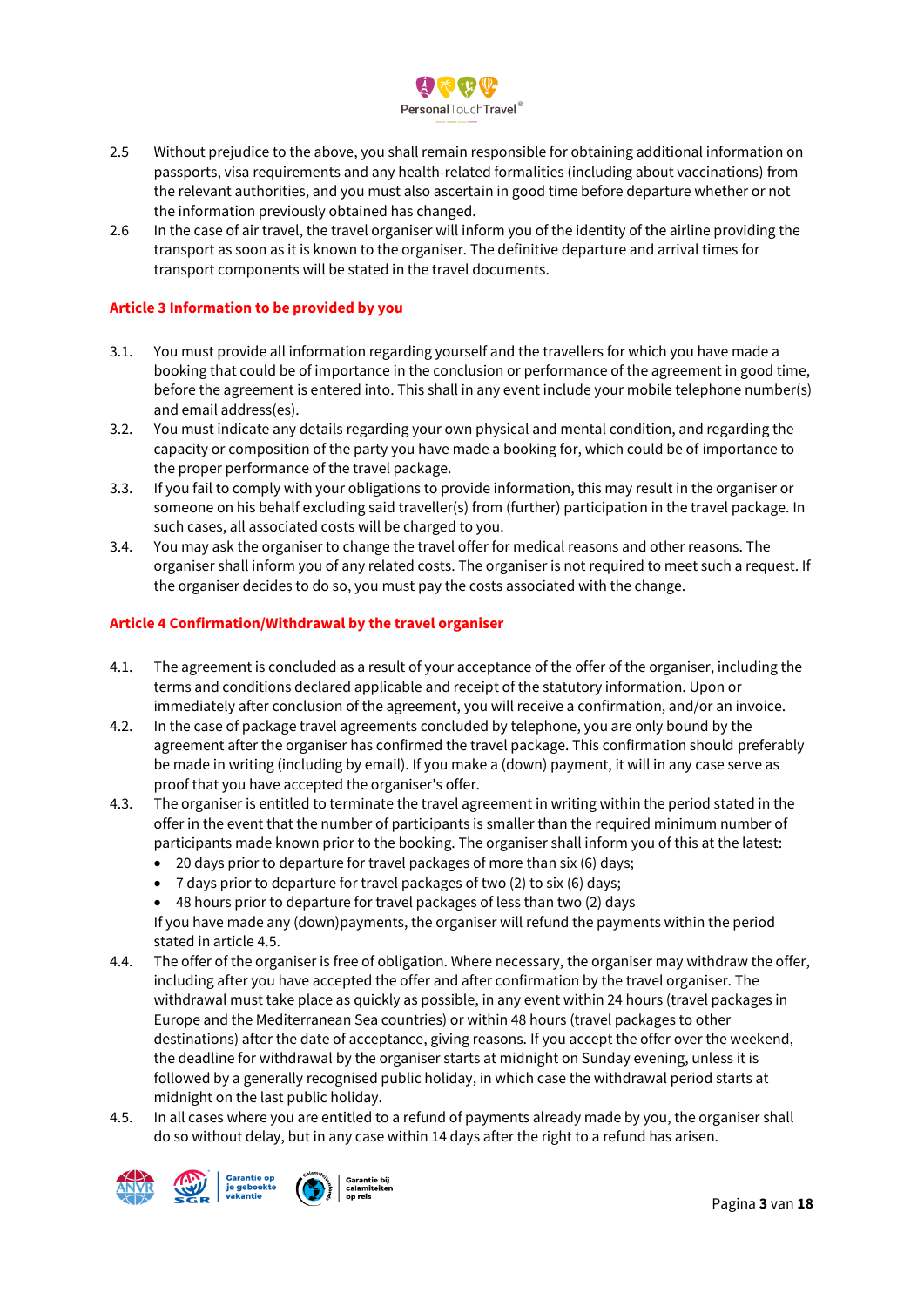

4.6. Manifest errors and/or mistakes shall not be binding on the organiser. Such errors and mistakes are errors and mistakes that are or should be recognisable as such at first sight from the point of view of the average traveller.

## **Article 5 Changes made by the organiser**

- 5.1. The organiser has the right to change the travel agreement if it concerns minor changes and if he has informed you in a clear, understandable and prominent manner and in good time. You may not reject this change.
- 5.2. If the organiser is obliged to make a substantial change before the start of travel, he shall inform you in a clear and comprehensible manner and ask you whether you wish to accept the proposed changes or cancel the travel agreement free of charge. If the changes imply a reduction in the quality or cost of the travel package, the organiser shall at the same time make an appropriate proposal to reduce the price of the package. Significant changes are understood to mean changes in the main characteristics of the travel services within the meaning of Article 2.1.
- 5.3. For travel packages commencing 14 days or later after notification of the change as referred to in the previous paragraph, you must inform the organiser of your decision no later than 48 hours after receipt of the notification. For travel packages commencing within 14 days after notification, you must inform the organiser of your decision without delay and in any case within 24 hours. If you fail to communicate your decision within the set period, you will be deemed to have accepted the changes.
- 5.4. Up to twenty days before commencement of the travel package, the travel organiser may increase the travel sum by no more than 8%, but only if that is due to: • an increase in fuel costs or;
	- an increase in the cost price of other energy sources or;
	- an increase in taxes or;
	- an increase in fees for travel services included in the agreement, charged by third parties not directly involved in its implementation, including tourist taxes, landing fees and departure or arrival taxes at ports and/or airports.

The organiser may include in its additional terms and conditions that it reserves this right to increase the price even in the event of an increase in the exchange rates which are relevant to the travel package.

You are entitled to a price reduction less the administrative costs actually incurred if, for the same reasons, the costs as described in this article decrease.

- 5.5. If the organiser increases the travel sum by more than 8% within the limits of Article 5.4, you shall have the right to reject this increase and the right to terminate the travel agreement free of charge. In that case, Articles 5.2 and 5.3 shall apply.
- 5.6. By way of derogation from Article 5.4, the organiser shall no longer change the travel sum from the date on which the full travel sum must have been paid in accordance with the terms and conditions of the organiser and you have actually paid the travel sum.
- 5.7. If you do not accept the changes and the organiser cannot offer you an alternative travel package or if you do not accept this, the organiser shall refund all amounts paid by you without delay and in any case within 14 days of cancellation. If you accept the alternative offer, you are entitled to an appropriate price reduction.

## **Article 6 Help and assistance**

6.1. The organiser shall offer help and assistance if you experience difficulties. This also applies to unavoidable and exceptional circumstances as a result of which the travel package does not proceed in accordance with the expectations you could reasonably have on the grounds of the agreement. This assistance shall consist of adequate information on medical services, local authorities, consular assistance and support in using communication and finding alternatives. The party responsible for the circumstances giving rise to such help and assistance shall bear the costs thereof.



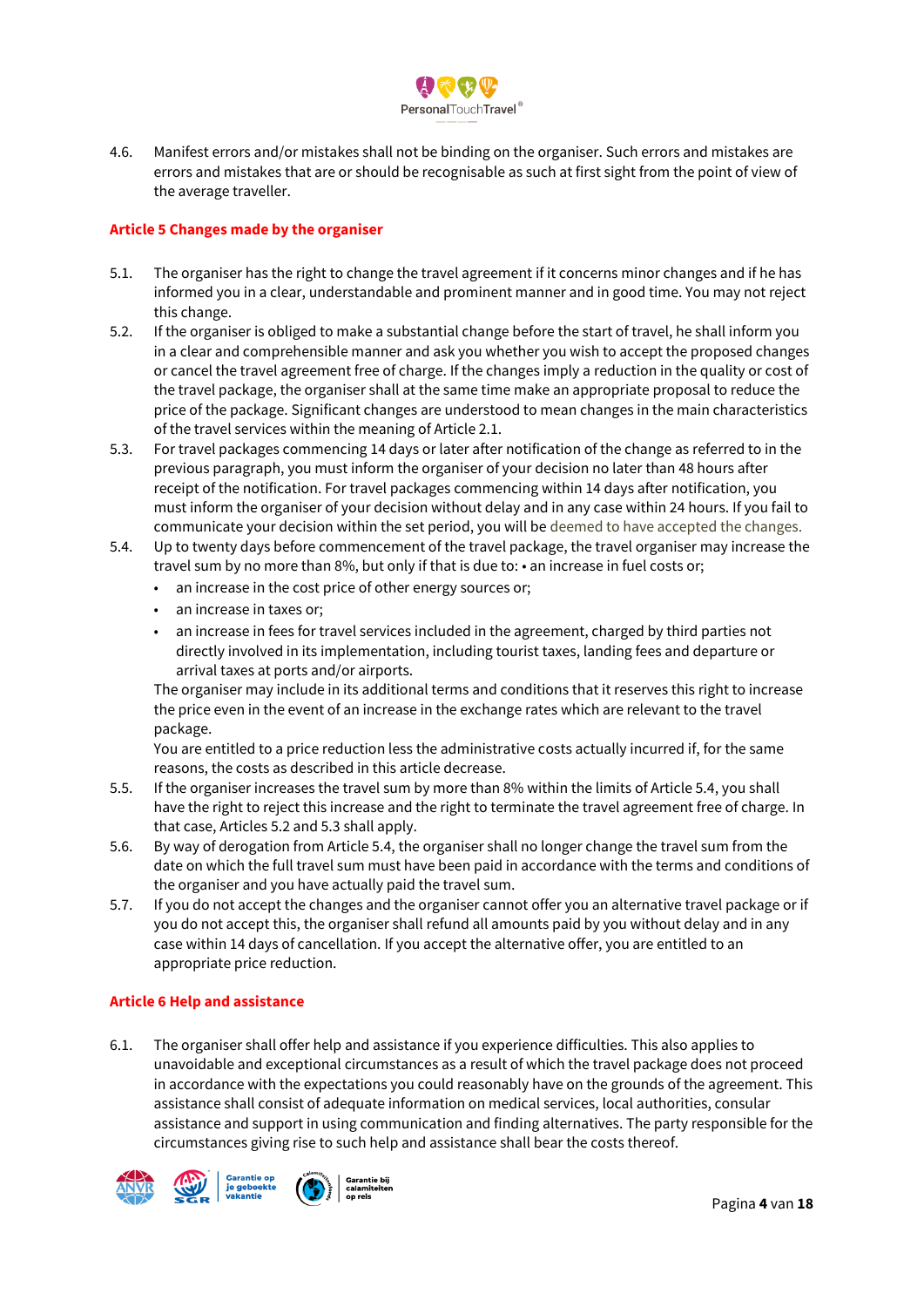

- 6.2. In the event that these difficulties are the result of intent or negligence on your part, the costs incurred by the organiser shall also be borne by you. These costs shall not exceed the costs actually incurred by the organiser and any third parties it has engaged.
- 6.3. If transport forms part of the travel package and your return cannot be arranged for on the agreed date due to force majeure, you shall be entitled to a maximum of three (3) free nights in equivalent accommodation, if possible. This limitation of 3 nights shall not apply to disabled persons and their companions, pregnant women, unaccompanied minors and persons in need of specific medical assistance, provided that they have informed the organiser of these special circumstances at least 48 hours before commencement of the travel package.

## **Article 7 Performance of the agreement and liability organiser**

- 7.1. The organiser is responsible for the performance of the travel agreement in accordance with the expectations that you may reasonably have on the grounds of the agreement. If a certain part cannot be performed in accordance with the agreements and you have immediately informed the organiser thereof, the organiser shall ensure that the agreement is performed in accordance with the agreements. This unless it is impossible or involves such high costs that you cannot reasonably require the organiser to do so.
- 7.2. Where a significant proportion of the services cannot be provided, the organiser shall ensure that suitable alternatives of at least equivalent quality are available free of charge. During the period that the travel agreement is not performed in accordance with what you may reasonably expect on the grounds of the agreement, and also if the alternatives offered are of lower quality, the organiser shall offer an appropriate price reduction.
- 7.3. You have the right to reject the proposed alternatives if they are not comparable with what has been agreed in the travel agreement. If the alternative offered is of inferior quality, you may reject it if the price reduction offered is insufficient.
- 7.4. In assessing the alternative and/or the price reduction offered, account shall be taken of objective criteria which are apparent from the alternative offer. This shall include the following circumstances:
	- The location of the accommodation at the destination;
	- The nature and class of the accommodation;
	- Any other facilities the accommodation offers.
	- This assessment will also take into account:
	- The composition of the travel group;
	- The characteristics of the traveller(s) known to and confirmed by the organiser, including the personal circumstances reported by the traveller and accepted and recorded by the organiser;
- 7.5. You may remedy a shortcoming and are entitled to reimbursement of necessary expenses incurred in this respect, if: a. You have informed the organiser in good time that the travel package will not be performed in accordance with the expectations you may reasonably have and the organiser does not remedy this shortcoming within a reasonable period set by you, or if the organiser indicates that he is unable to remedy the shortcoming; b. The shortcoming must be remedied immediately.
- 7.6. If the shortcoming has significant consequences for the performance of the travel package and the organiser has not remedied it within a reasonable period of time, you may terminate the agreement free of charge. In that case, you are entitled to compensation and/or a price reduction. This is without prejudice to your right, if transport is included in the travel package, to repatriation free of charge with an equivalent transport service.
- 7.7. The liability of the organiser for loss suffered by you shall be limited to three times the travel sum unless there is intent or deliberate recklessness on the part of the travel organiser. The organiser may not exclude or limit his/her liability for loss arising from injury to the traveller.
- 7.8. The organiser shall not be liable for the failure in the performance of an obligation if it is attributable to you, a consequence of unavoidable and extraordinary circumstances or attributable to a third party not engaged by the organiser in the performance of the travel services.



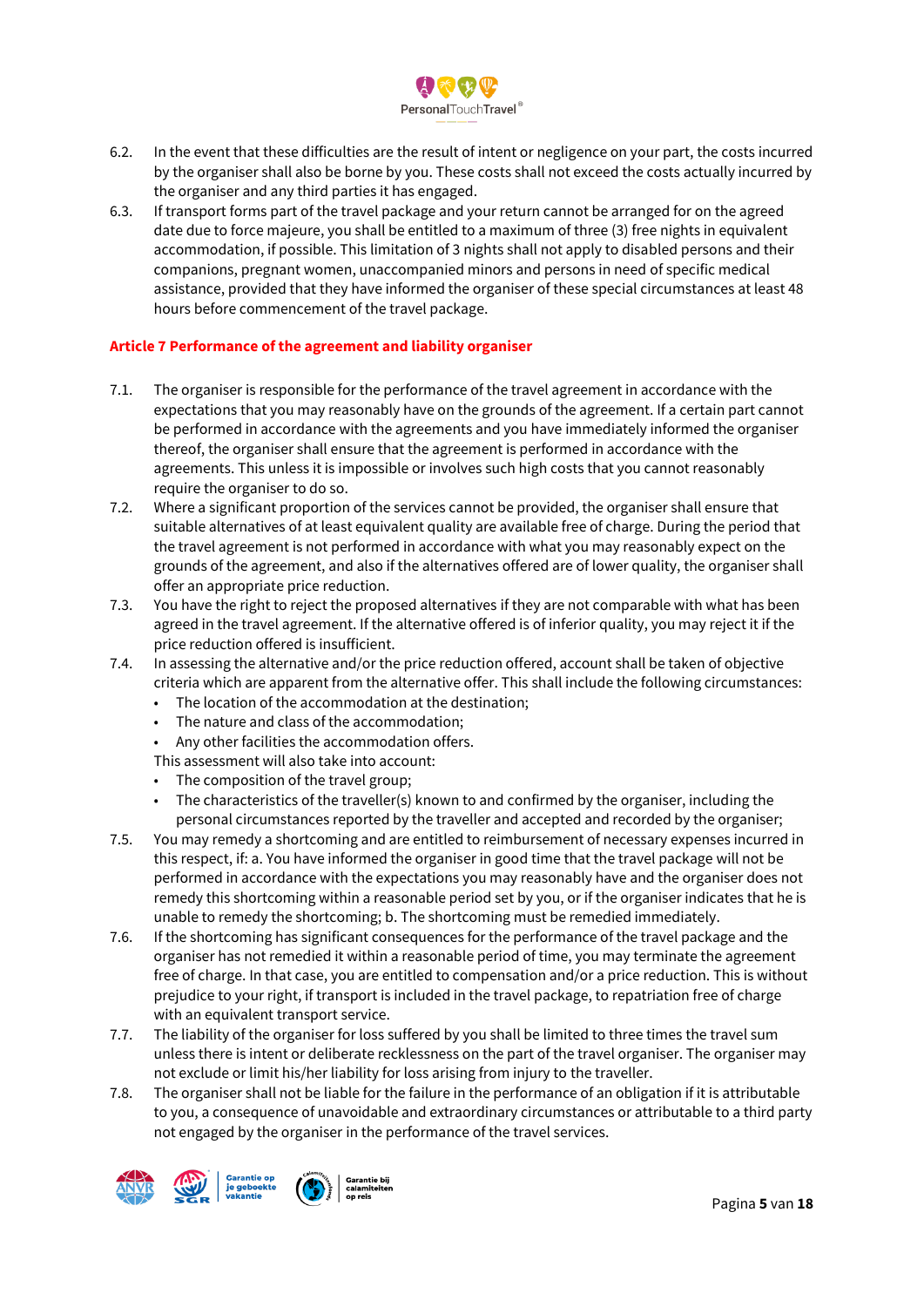

7.9. Where a service covered by the travel agreement is subject to a treaty or an EU Regulation, the organiser may invoke an exclusion or limitation of liability granted or allowed to a service provider as such under that treaty or Regulation. In the event of cumulation of compensation or price reduction within the meaning of this article, the organiser may offset the compensation against each other.

# **Article 8 Your rights**

#### 8.1. **Substitution**

- 8.1.1. You may request that the organiser replace you with another person. This is subject to the following conditions:
	- The other person complies with all the conditions to which the agreement is subject; and
	- You shall submit the request no later than 7 calendar days before departure in a manner communicated in advance by the organiser, or in good time such that the organiser can still carry out the necessary actions and formalities; and
	- The terms and conditions of the service providers involved in the performance do not preclude such substitution.
- 8.1.2. The booking party, you and the person substituting you shall be jointly and severally liable vis-à-vis the travel organiser for payment of the part of the travel sum still owed, the amendment fee, surcharges and other costs resulting from the substitution.
- 8.1.3. At your request, the organiser shall make these costs transparent and, if you so request, shall provide you with documents showing these costs.

#### 8.2. **Travel documents**

- 8.2.1. The organiser shall indicate in the confirmation the time at and manner in which the organiser will make the travel documents available to you.
- 8.2.2. If you have not received your travel documents by the time specified by the organiser, but no later than 5 working days before departure, you must immediately inform the organiser or the retailer.

## 8.3. **Guarantee in the event of financial insolvency**

- 8.3.1. If the organiser is no longer able to meet his obligations due to financial insolvency, performance of a travel package by another party or a refund of the travel sum, or if the travel package has already been partially enjoyed, a proportional part thereof, shall be guaranteed.
- 8.3.2. If the travel package includes passenger transport, this warranty also covers your repatriation. The guarantee shall in any case cover the reasonably foreseeable costs, including the financing of accommodation pending possible repatriation and the travel sum already paid in full or in part (in advance), in accordance with the guarantee conditions of the relevant guarantee fund.
- 8.3.3. The organiser shall provide this guarantee by joining SGR or any other guarantee fund approved by ANVR. Before concluding the travel agreement, the organiser shall communicate how and under what conditions it has taken care of this guarantee.

## **Article 9 If you want to cancel**

- 9.1. You may cancel the travel agreement before the start of the travel package. If you do this, you will be obliged to compensate the organiser for the loss he suffers as a result of the cancellation. This loss amounts to a maximum of once the travel sum.
- 9.2. The following conditions for cancellation have been determined by Personal Touch Travel. This paragraph of these Terms and Conditions have not been drawn up in consultation with the Consumers' Association within the framework of the SER Self-Regulation Coordination Group. This change in the Terms and Conditions is solely intended as an addition of what has been agreed on and furthermore intended to strengthen the position of the traveller.

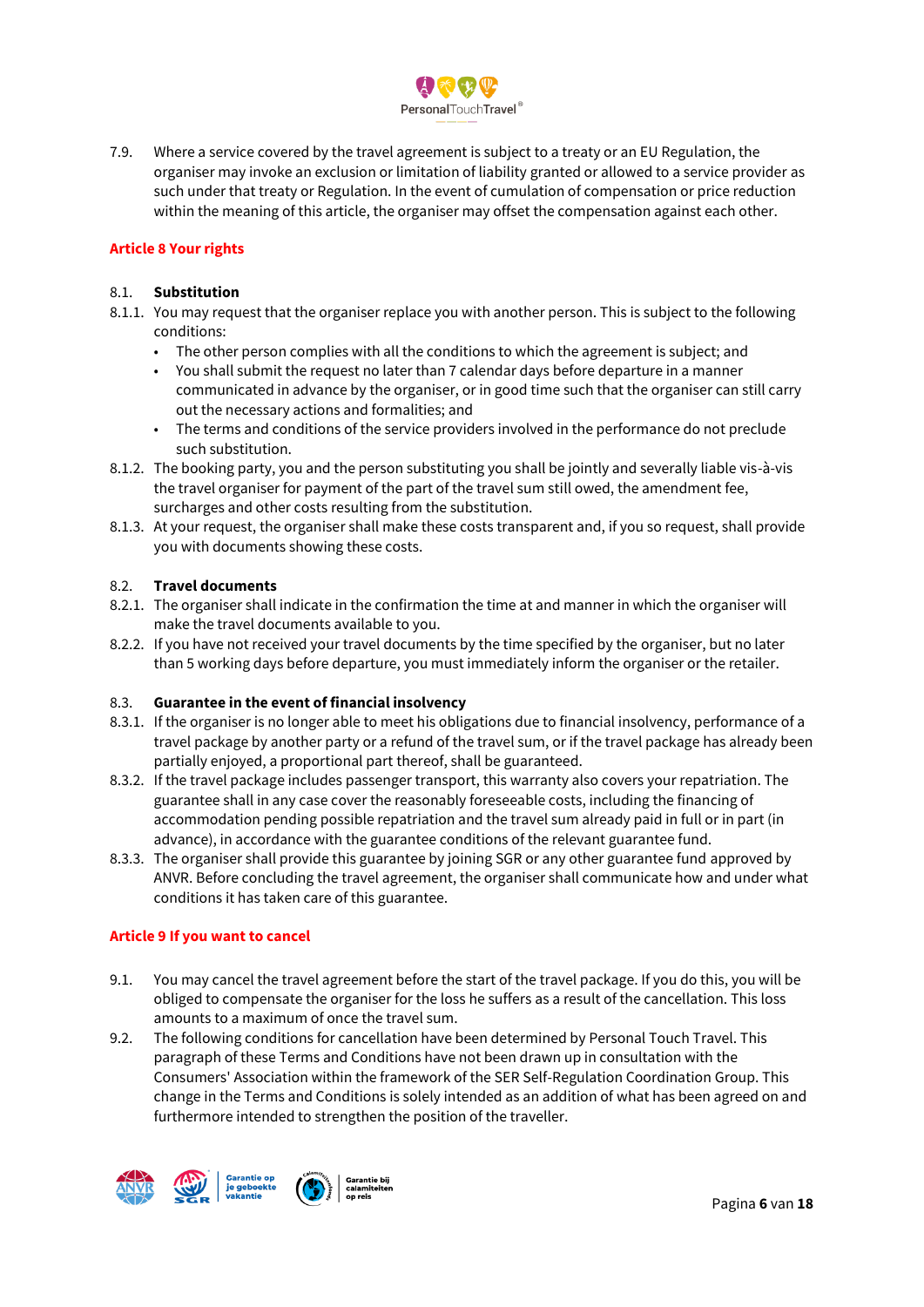

Unless Personal Touch Travel Unless agrees otherwise with you, the amounts and/or percentages agreed below (fixed loss) based on the time of cancellation shall apply:

- In case of cancellation up to the 42nd calendar day (exclusive) before the day of departure: the costs the supplier(s) charge(s) plus a fixed sum of  $\epsilon$  200 per reservation or travel agreement;
- In case of cancellation up to the 42nd calendar day (inclusive) until the 21st calendar day (exclusive) before the day of departure: the costs the supplier(s) charge(s) plus a fixed sum of  $\epsilon$  500 per reservation or travel agreement;
- In case of cancellation from the 21st calendar day (inclusive) until the 7th calendar day (exclusive) before the day of departure: the costs the supplier(s) charge(s) plus any incurred loss of profits, the costs involved in processing the cancellation including labour;
- In case of cancellation from the 7th calendar day (inclusive): the full travel sum. In this context, the travel sum is defined as the price published by or on behalf of the organiser, excluding reservation costs, insurance premiums and the contribution to the Calamity Fund.
- 9.3. If you cancel the travel agreement, you will be required to pay these cancellation costs. If no fixed cancellation costs have been agreed, the organiser shall, at the request of the traveller, provide a justification of the cancellation costs charged.
- 9.4. If a travel package is composed of different parts to which different cancellation provisions apply, the specific provisions of the service provider that apply to each part shall apply. At the latest at the time of booking, the organiser shall communicate whether specific cancellation provisions apply to parts of the travel package.
- 9.5. If a traveller from a travel group cancels his share of a travel agreement for a joint stay in a hotel, apartment, holiday home or other accommodation, cancellation costs shall be due. The organiser shall calculate these costs on the basis of the provisions of the following paragraph.
- 9.6. If the size of the remaining group appears in the price table for this accommodation, the organiser shall make a proposal for an amendment to the remaining traveller(s) for the same period and in the same accommodation, appropriate to the new group size. For the traveller(s) referred to above, the travel sum shall change in accordance with the price table. The regular payment rules applied by the organiser shall apply to payment of the modified travel sum. If the modified offer is not possible or if the travellers do not accept it, the agreement for all travellers shall be cancelled and all travellers shall be charged a cancellation fee.
- 9.7. The total amount of cancellation fee and changed travel sums shall not exceed the total travel sum of the original travellers. The organiser shall deduct any surplus from the new travel sum.
- 9.8. Cancellations sent on non-working days are considered to have been received by the organiser on the next working day. Cancellations outside office hours but on a working day before opening hours are considered to be received by the organiser on this working day. Cancellations outside office hours after working hours will be deemed to have been received by the organiser on the following working day.
- 9.9. If unavoidable and exceptional circumstances occur at the destination or in the immediate vicinity, which have a significant impact on the performance of the travel package, and the travel package has not yet started, you may cancel the agreement free of charge and the organiser shall refund all prepaid monies. In this case, you shall not be entitled to compensation.
- 9.10. For travel packages to an area for which a calamity has been established by the Calamity Committee of the Calamity Fund, it is assumed that a situation exists as described in the previous paragraph. In that case, you can cancel your booking free of charge from three (3) calendar days before departure or change your booking, if possible and you wish to do so.

# **Article 10 Payment**

10.1. Before concluding the travel agreement, you will receive information from the organiser as to when the travel sum must have been paid (in full). The organiser may require a deposit. He shall communicate the amount of the deposit before or at the time of conclusion of the travel agreement. If



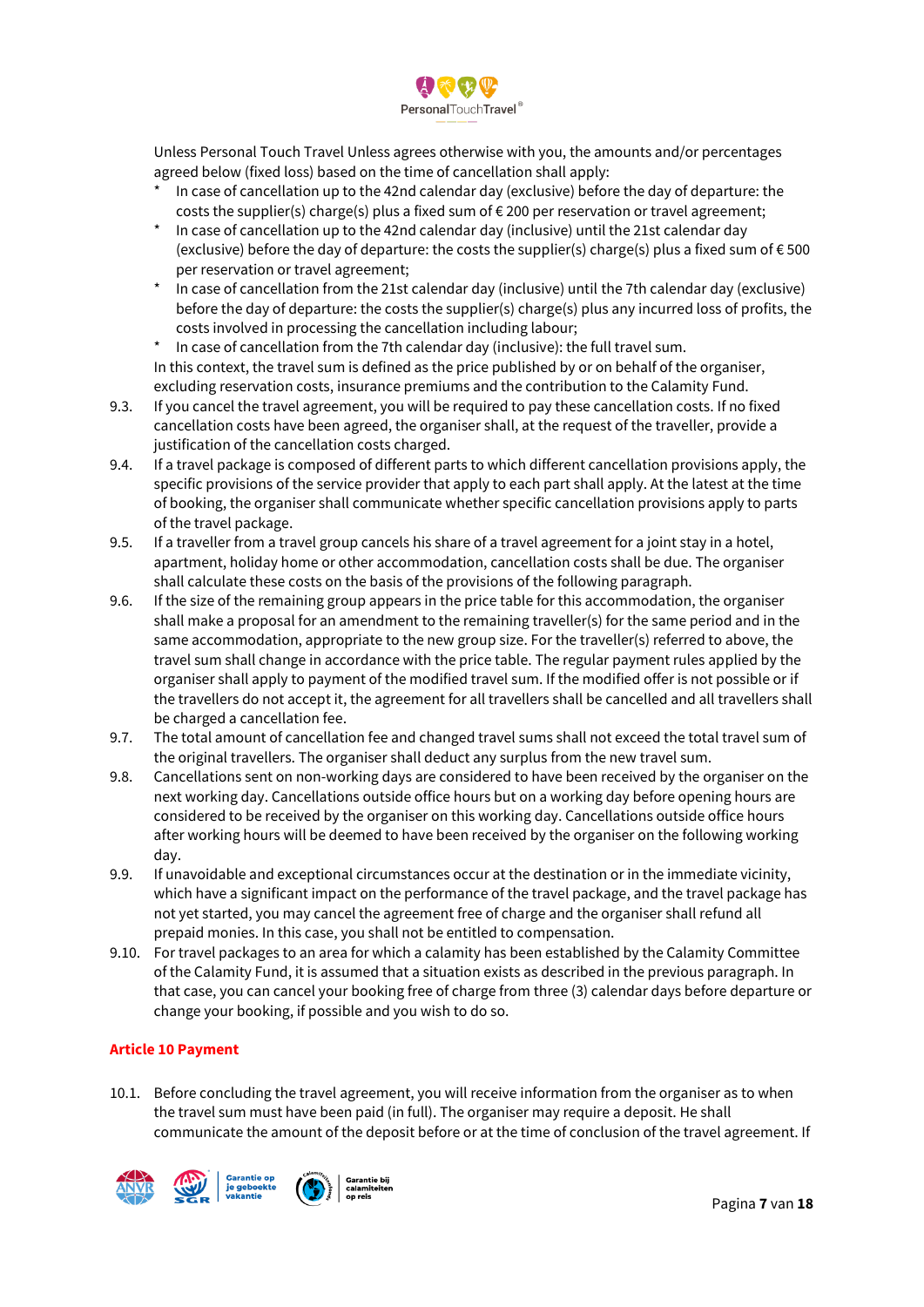

you have not fulfilled your financial obligations at the time specified by the organiser, you will be in default by operation of law.

- 10.2. In you are in default, you will be issued with a payment demand by or on behalf of the organiser, and will be given a period of 14 days during which still to meet your obligations. Please be aware that If payment has still not been made by that time, the agreement will be deemed to have been cancelled as of that day. The organiser will deduct the cancellation fee from the amounts already paid. If the departure date is within these 14 days, you must pay the full travel sum at the latest 24 hours before the departure date.
- 10.3. If you have not paid on time you shall owe the statutory interest on the amount due from the date of default. After receiving a demand for payment, you shall also be required to pay the extrajudicial collection costs referred to in Article 10.4.
- 10.4. The extrajudicial costs amount to a maximum of 15% in the case of a travel sum of up to €2,500; 10% of the next €2,500; 5% of the next €5,000 and 1% of the amount above this. The travel organiser may deviate from the stated amounts and percentages in your favour.

## **Article 11 Your further obligations**

- 11.1. You are required to comply with all instructions issued by or on behalf of the organiser, and are liable for damage or loss caused by your actions. This is to be evaluated according to the standard of the conduct of a well-behaved traveller.
- 11.2. If you cause or may cause hindrance or nuisance to such an extent that proper performance of a travel package is or could be impeded, the organiser may exclude you from the travel package or the rest of the travel package, if you cannot reasonably expect of the travel organiser to comply with the agreement. The costs arising from this shall be borne by you.
- 11.3. You are required to avoid or limit any loss on your part as much as possible.
- 11.4. You must ascertain the exact time of departure for the return journey no later than 24 hours before the stated time of departure.

## **Article 12 Complaints (procedure)**

#### **During the travel package**

- 12.1. Without prejudice to Article 7, you shall immediately report complaints about the performance of the agreement on site, so that a solution can be sought. In this context, you must report – in the following sequence – to:
	- 1. The appropriate service provider;
	- 2. The tour leader or, if he/she is not present or available;
	- 3. The organiser.
- 12.2. In the event that the failure is not resolved, and negatively affects the quality of the travel package, you must in any event communicate this immediately – in other words, without any attributable delay – to the organiser in the Netherlands.
- 12.3. If a failure is not resolved satisfactorily on site, the organiser shall ensure that there is a possibility to record it in the form of a complaint (complaint report).
- 12.4. The organiser shall ensure that there is information regarding the procedure to be followed on site, the contact details and availability of the persons involved.
- 12.5. In the event you fail to comply with the obligation to register a complaint in the manner indicated by the organiser, and as a result the service provider or organiser has not been given the opportunity to remedy the failure, you may lose any right to compensation (in whole or in part).

#### **After the travel package**

12.6. If your complaint has not been resolved satisfactorily, you must submit it in the prescribed manner, within two months of the end of the travel package (or the service used), or after the original date of





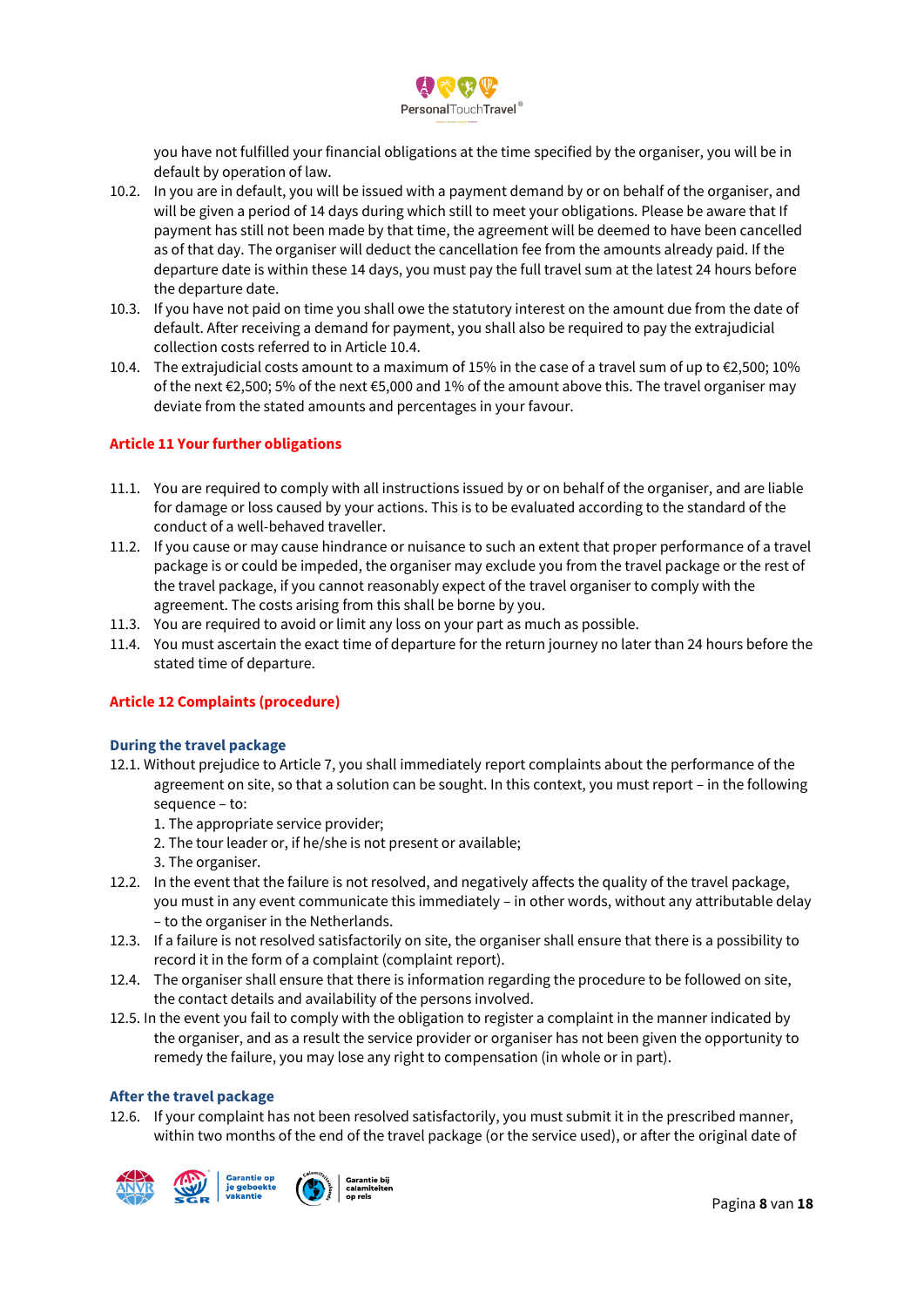

departure if the travel package has not taken place. You must enclose a copy of the complaint report, if available.

- 12.7. If the complaint relates to the conclusion of an agreement, it must be submitted to the booking office as quickly as possible, and in any event within two months of taking cognisance of the facts to which the complaint relates.
- 12.8. In event that you do not submit the complaint in good time, it will not be processed, unless you cannot reasonably be blamed for this.
- 12.9. The organiser shall respond to you no later than one month after receipt of the complaint.

# **Article 13 Disputes**

- 13.1. If your complaint is not resolved satisfactorily, you may, if you wish to do so, bring the dispute before the Geschillencommissie Reizen (Travel Disputes Committee), Postbus 90600, 2509 LP Den Haag (www.degeschillencommissie.nl), no later than twenty four (24) months after you submitted your complaint to the organiser. The Committee only processes complaints from natural persons.
- 13.2. The Disputes Committee issues rulings subject to the conditions set down in the appropriate regulations. The decision of the Disputes Committee is in the form of an advice binding on the parties. A fee is payable for the handling of a dispute.
- 13.3. All rights of claim shall lapse two years after the end of the travel package or, if the travel package did not take place, two years after the original date of departure.
- 13.4. If you do not wish to make use of the binding advice procedure referred to in the previous paragraph, you shall be entitled to put the case before the competent court.
- 13.5. The laws of Netherlands are applicable to the agreements entered into, amended or supplemented on the basis of these travel terms and conditions, unless another country's law is applicable under mandatory rules.
- 13.6. Netherlands courts are competent to hear such disputes, to the exclusion of courts in all other countries, unless another country's courts are competent under mandatory rules.

## **Article 14 Compliance guarantee**

- 14.1. The ANVR guarantees compliance with the binding recommendations of the Travel Disputes Committee by its members, unless the member brings the binding recommendation before the court for annulment within two months of the recommendation being sent. This guarantee revives if the binding advice has been upheld after a review by the court and the judgement that demonstrates this has become final.
- 14.2. The guarantee of the ANVR is limited to €10,000 per binding recommendation. The ANVR issues this guarantee subject to the condition that, when invoking this guarantee, you transfer (cede) your claim on the grounds of the binding recommendation up to a maximum of the amount paid to the ANVR at the same time as your invocation of the compliance guarantee is honoured.
- 14.3. The ANVR shall not provide any compliance guarantee if one of the following situations occurs before the dispute has been heard by the Travel Disputes Committee and a final decision has been pronounced:
	- the member has been granted a suspension of payments; or
	- the member has been declared bankrupt; or
	- the member's business activities have effectively been terminated.

The last-mentioned situation is determined by the date on which the business termination is registered in the Trade Register, or by an earlier date at which the ANVR can plausibly show that the business activities were effectively terminated.

14.4. Application of the compliance guarantee is subject to the requirement that you invoke it in writing to the ANVR (www.anvr.nl).

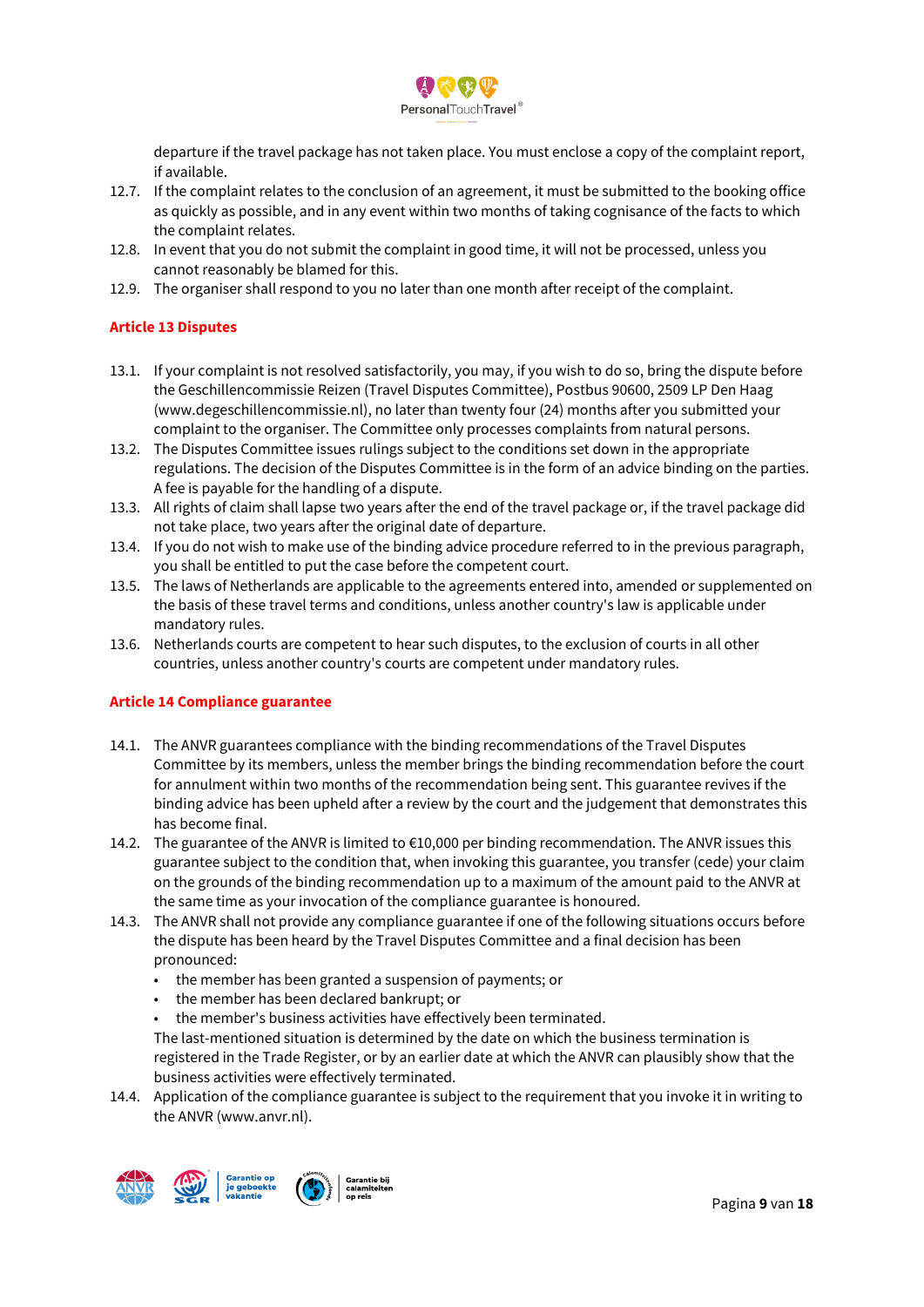

## **Key rights under Directive (EU) 2015/2302**

- Travellers will receive all essential information about the package before concluding the package travel contract.
- There is always at least one trader who is liable for the proper performance of all the travel services included in the contract.
- Travellers are given an emergency telephone number or details of a contact point where they can get in touch with the organiser or the travel agent.
- Travellers may transfer the package to another person, on reasonable notice and possibly subject to additional costs.
- The price of the package may only be increased if specific costs rise (for instance, fuel prices) and if expressly provided for in the contract, and in any event not later than 20 days before the start of the package. If the price increase exceeds 8 % of the price of the package, the traveller may terminate the contract. If the organiser reserves the right to a price increase, the traveller has a right to a price reduction if there is a decrease in the relevant costs.
- Travellers may terminate the contract without paying any termination fee and get a full refund of any payments if any of the essential elements of the package, other than the price, are changed significantly. If before the start of the package the trader responsible for the package cancels the package, travellers are entitled to a refund and compensation where appropriate.
- Travellers may terminate the contract without paying any termination fee before the start of the package in the event of exceptional circumstances, for instance if there are serious security problems at the destination which are likely to affect the package.
- Additionally, travellers may at any time before the start of the package terminate the contract in return for an appropriate and justifiable termination fee.
- If, after the start of the package, significant elements of the package cannot be provided as agreed, suitable alternative arrangements will have to be offered to the traveller at no extra cost. Travellers may terminate the contract without paying any termination fee, where services are not performed in accordance with the contract and this substantially affects the performance of the package and the organiser fails to remedy the problem.
- Travellers are also entitled to a price reduction and/or compensation for damages where the travel services are not performed or are improperly performed.
- The organiser has to provide assistance if the traveller is in difficulty.
- If the organiser or, in some Member States, the retailer becomes insolvent, payments will be refunded. If the organiser or, where applicable, the retailer becomes insolvent after the start of the package and if transport is included in the package, repatriation of the travellers is secured. We have taken out insolvency protection with the entity mentioned in the booking confirmation. Travellers may contact this entity where applicable.

Directive (EU) 2015/2302 as transposed into national law see: www.anvr.nl/nationaalrecht.pdf (only in Dutch available)





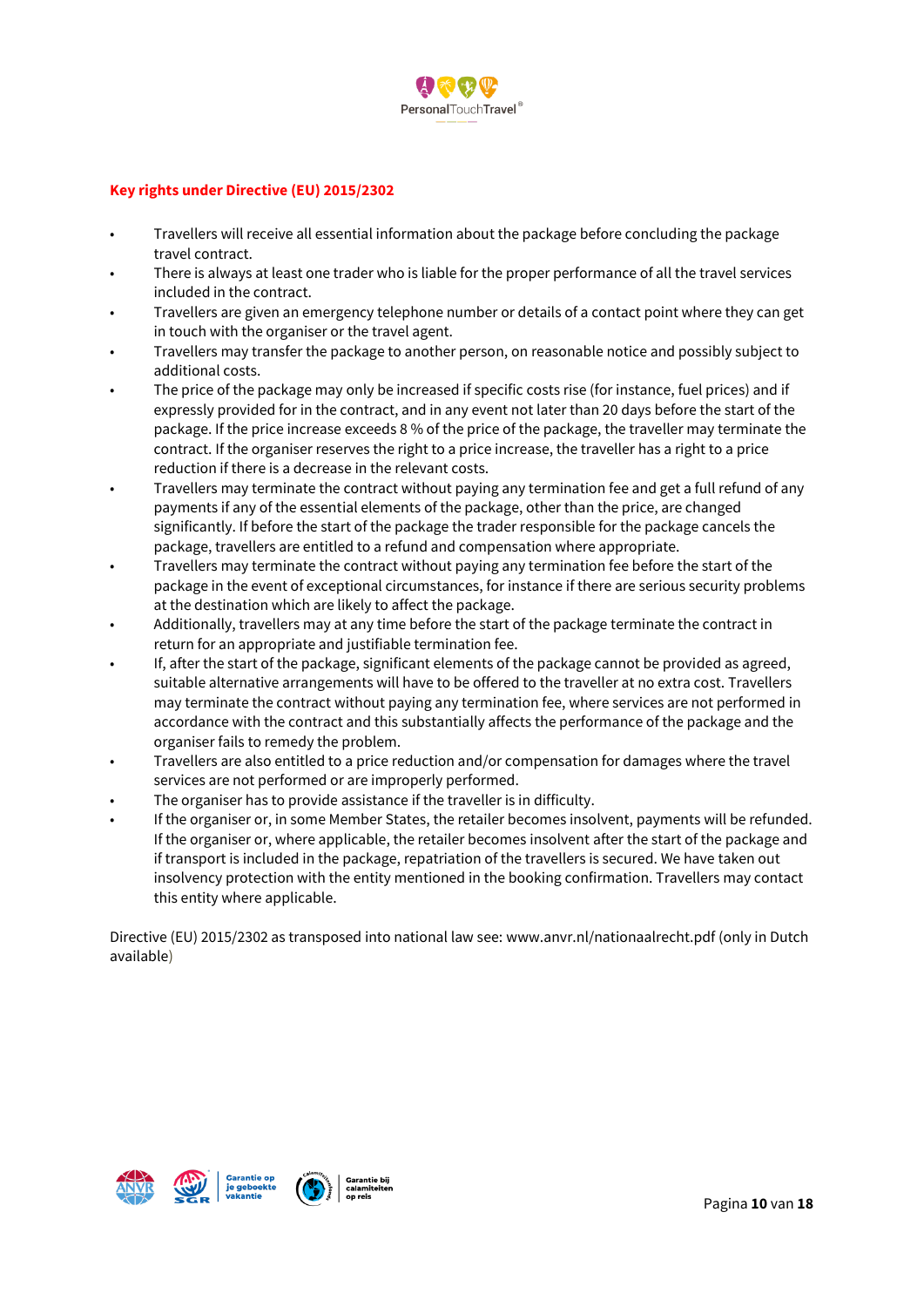

# **Section 2 Linked Travel Arrangement Terms and Conditions (GRA Terms and Conditions)**

Please note to also take notice of the ['Key rights GRA'](https://www.anvr.nl/DownloadItem/Keyrights_Linked_Travel_Arrangements.pdf), which are also applicable and included in these GRA Terms & Conditions.

# **Article 1 Applicability and definitions**

- 1. In the case of a linked travel arrangement, the following agreements apply in addition to that which is included in Section 3 (Booking Terms for single travel services).
- 2. A linked travel arrangement exists where the trader mediates in the formation of two or more different agreements relating to different types of travel service, which you wish to purchase for the same holiday or the same trip and which do not constitute a travel package and:
	- I. for which you conclude several agreements with different travel service providers whereby, during one visit to or contact with the trader, he has facilitated the separate selection and payment of the travel service; or
	- II. the trader facilitates the purchase of at least one additional travel service from another trader in a targeted manner, provided that you conclude the second agreement at the latest within 24 hours of the conclusion of the first agreement with the travel agent.
- 3. If, despite the above, the agreement does qualify as a travel agreement, the ANVR Traveller Terms for Package travel shall apply.

#### **Article 2 Guarantee in the event of financial insolvency**

- 1. If the trader has facilitated a linked travel arrangement and he has received the travel sum from you within that context but, due to financial insolvency, is unable to provide the travel service or is unable to continue to provide it, he shall ensure that the travel sum he has received is refunded to the traveller or, if the travel service has been partially provided, a proportionate part thereof. Where the trader is responsible for passenger transport, the measures shall also provide for repatriation, in accordance with the guarantee conditions of the relevant guarantee fund.
- 2. The trader shall provide this guarantee by joining a guarantee fund approved by ANVR. Before concluding the first agreement, the trader shall announce how and under what conditions it has organised this guarantee.

#### **Article 3 Obligation to inform**

- 1. Before you are bound by the agreement that results in the creation of a linked travel arrangement, the trader who facilitates a linked travel arrangement shall inform you of the following in a clear, comprehensible and prominent manner:
	- a) you are not entitled to the rights applicable only to package travel by law and each travel service provider is liable only for the proper contractual performance of its own services;
	- b) you can claim protection in the event of insolvency in accordance with the provisions of Art. 2.
- 2. The trader shall also provide you with the prescribed standard information in order to fulfil this obligation to inform.
- 3. If the trader does not provide information or provides incorrect information, a number of legal provisions of the Package Travel Agreement Act shall apply, namely the provisions on substitution, the provisions on the performance of the travel package and the options of cancellation, the complaints procedure and the obligations to provide help and assistance.

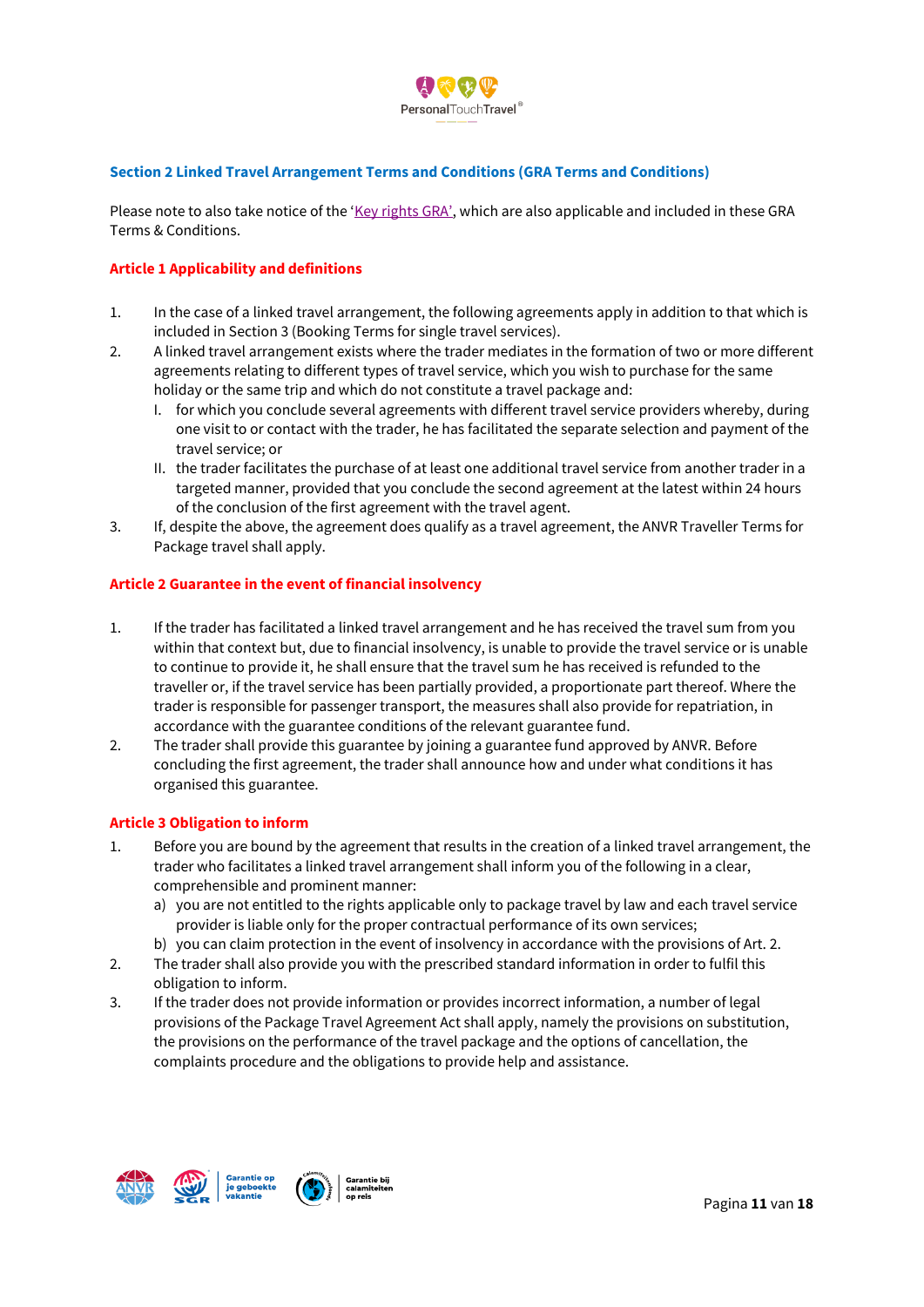

#### **Section 3 ANVR-Booking Terms for single travel services**

# **Table of contents**

- Article 1 Preliminary provisions
- Article 2 The order in general
- Article 3 The reservation order
- Article 4 Payments
- Article 5 Liability
- Article 6 Documents
- Article 7 Interest and collection costs
- Article 8 Complaints
- Article 9 Disputes
- Article 10 Compliance guarantee

#### **Article 1 Preliminary provisions**

- 1. These Booking Terms for single travel services apply if you book one or more single travel services, unless the ANVR Traveller Terms for Package Travel apply
- 2. The following terms are defined as follows, unless otherwise stated in the article: *Travel agent:* a person who advises, informs and/or mediates in the formation of agreements relating to travel, in the operation of his/her business.

*Service provider:* the transport provider, accommodation provider, tour operator and/or other service providers in the field of travel, the traveller enters into an agreement with and which, with due observance of the applicable terms and conditions, is responsible for the performance of the service. *Traveller*:

- a. the client (booking party), or
- b. a party other than the client on whose behalf the client enters into an agreement and who accepts this agreement.

*Order:* the agreement between you and the travel agent, under which the travel agent agrees to provide you with travel services.

*Working days:* Monday to Friday from 9 a.m. to 5.30 p.m. and Saturday from 10 a.m. to 4 p.m., with the exception of public holidays recognised in the Netherlands, unless the travel agent expressly states that other opening hours apply.

*Booking costs:* The amount the travel agent charges for his/her services.

- 3. The ANVR travel agent (or the retailer, or trader or booking office) is a service provider in the field of travel. He/she can inform, advise and make reservations. The travel agent performs these services on your instructions. The ANVR Booking Terms for single travel services are applicable to all forms of services provided by the travel agent.
- 4. When you book a travel package with an ANVR organiser to which the ANVR Traveller Terms for Package Travel are applicable, these ANVR Traveller Terms for Package Travel exclusively apply to the entire process: from providing advice through to performance of the travel package. If a travel agent organises travel packages under its own name, or adds travel services to existing travel packages of another organiser, the travel agent will be deemed organiser in the context of such a travel package. The ANVR Traveller Terms for Package Travel shall also apply to such travel packages, supplemented by the travel agent's terms and conditions regarding deposit and/or cancellation.
- 5. The travel agent can make a reservation for you. He/she establishes an agreement between you and the service provider you have selected. The travel agent is not a party to the resulting agreement. He



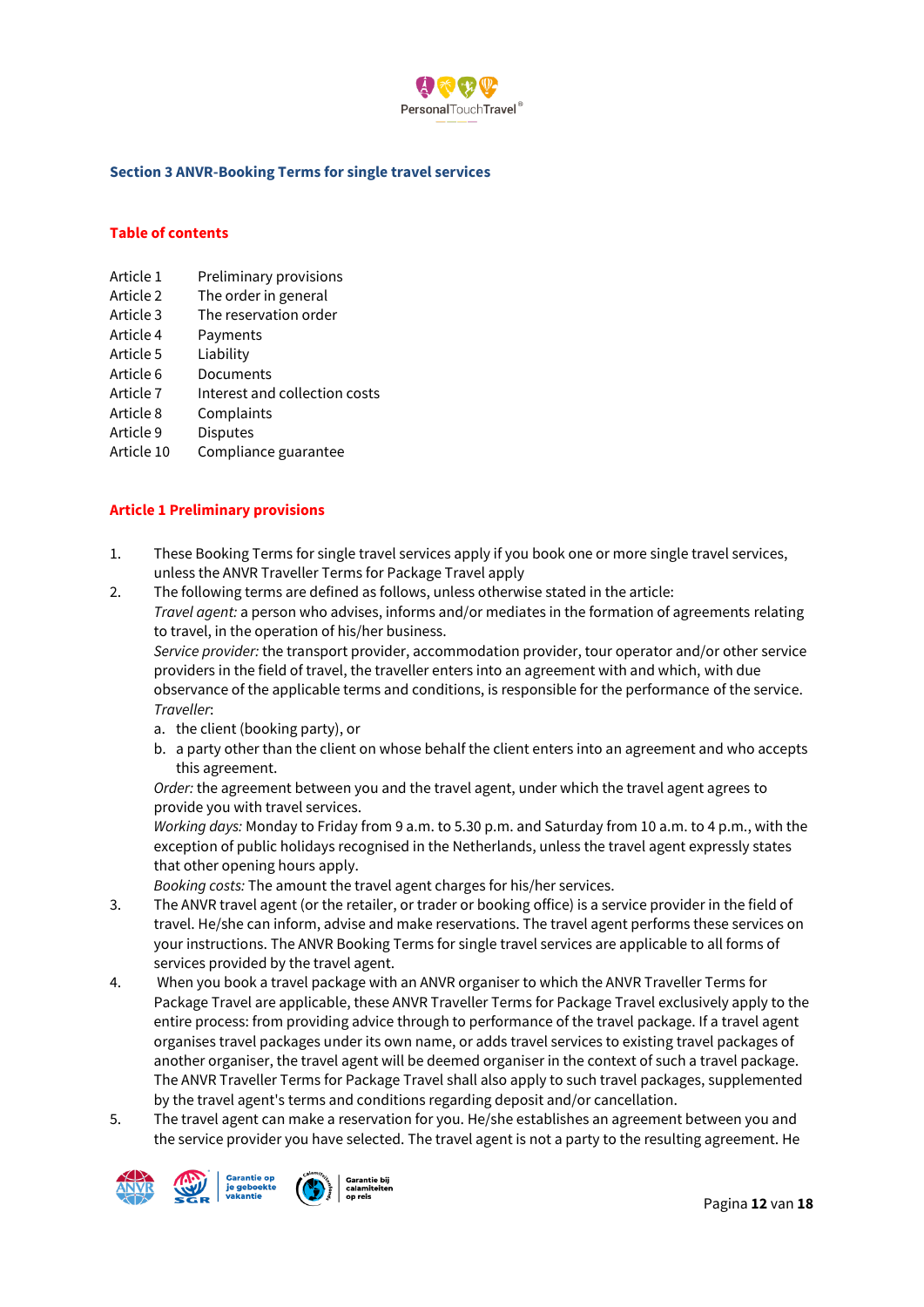

can, for example, make reservations for airline tickets, train tickets, theatre tickets and hotel rooms, and take out insurance on your behalf.

- 6. You do not have the right to revoke reservations to which these ANVR Booking Terms for single travel services apply, which were made by the travel agent on your instructions.
- 7. The travel agent shall not be liable for the correct performance of the services he has reserved. These are subject to the terms and conditions of delivery of the relevant service provider, for example the airline or hotel. However, the travel agent is responsible for the careful performance of the services he provides, such as correct advice and handling of the reservation.
- 8. The travel agent may charge a fee for his services, on condition that you have been informed of the amount of this fee in advance.

# **Article 2 The order in general**

- 1. The content of the order may consist of, among other things, informing and advising the traveller, and if possible reserving the services you desire on your behalf.
- 2. You are bound vis-à-vis the travel agent and the service provider after the order is given, irrespective of whether a confirmation is provided immediately.
- 3. If the travel agent immediately provides you with an (order) confirmation, this confirmation shall serve as proof of the agreement described in the confirmation, unless you immediately (within 24 hours) object to the confirmation.
- 4. Even if the travel agent is not able to provide the order confirmation immediately and sends it later, you may still object to the order confirmation without delay (within 24 hours) after receipt of the order confirmation.
- 5. If do not object or not object within that period, the order confirmation is deemed proof of the existence of the agreement and its content. You may, of course, provide evidence to the contrary.
- 6. In the case of a booking via the internet or other multimedia channels, the travel agent shall organise the booking process in such a manner that you are informed of the fact that you are entering into an agreement, before making the reservation. You are bound by this agreement by means of the travel agent's confirmation of your booking.
- 7. You are liable towards the travel agent for the obligations arising from the agreement and towards the service provider for the obligations arising from the agreement with this service provider. The other travellers shall be liable for their share in the order.

## **Article 3 The reservation order**

#### 1. **Your obligation to provide information**

You shall provide all information regarding yourself and the travellers for which you have made a booking, which could be of importance for the performance of the agreement in good time, before placing the order. This shall in any event include your mobile telephone number(s) and email address(es).

You shall also provide any details regarding your own physical and mental condition and those of your fellow travellers, which could be of importance to the proper performance of the services.

#### 2. **Price adjustments**

The travel agent cannot guarantee the prices of the services reserved at your request. These prices may be adjusted in accordance with the terms and conditions of the service provider. The travel agent has no influence on these and cannot bear any responsibility for them. The travel agent will charge you these adjustments and inform you accordingly as quickly as possible.

#### 3. **Cancellation/changes by the client**

Any changes to the order(s) issued, or cancellations of reserved services, may only take place on working days and only at your request. If a change is made to reservations already made at your request or if you cancel the reserved services, the travel agent shall charge the related costs if he has





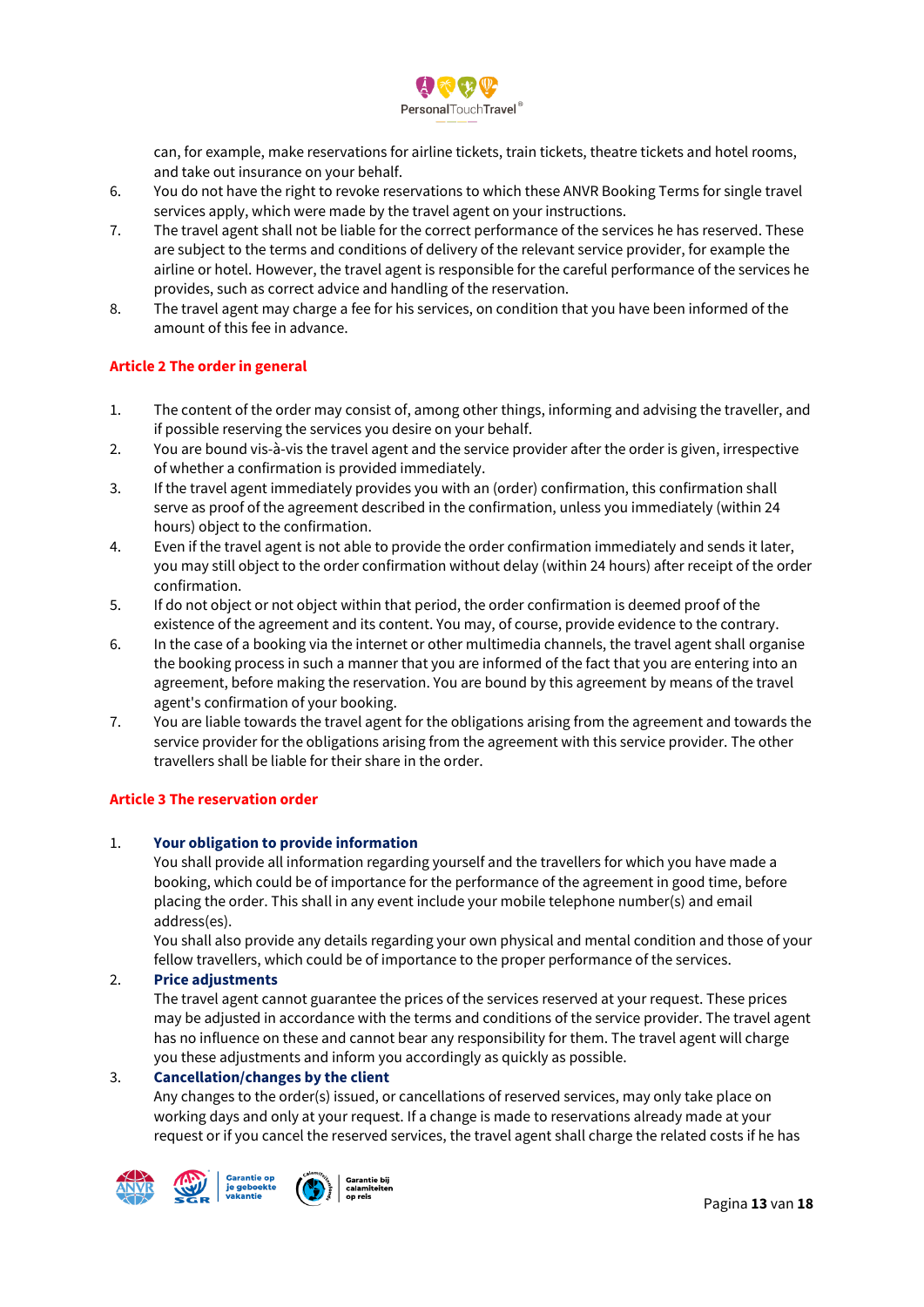

notified you of these costs in good time, before the change becomes definitive. In addition to the cancellation or adjustment costs charged by the service provider, these may also include the costs incurred by the travel agent to effect the change or cancellation.

4. All notifications from the travel agent will be made to you only.

# **Article 4 Payments**

- 1. You must pay the amounts due in a manner to be specified by the travel agent and within the specified period. The travel agent is authorised to collect the amounts owed, if necessary on behalf of and for the account of the relevant service provider(s).
- 2. The travel agent may require a deposit when you issue the order, which in any event will not exceed the deposit under the terms and conditions of any service providers involved, plus the booking costs. If the travel agent requires a deposit, he shall notify you of the amount of this prior to conclusion of the agreement.
- 3. You must ensure that the travel agent has received the remainder of the amount due at the latest on the date stated in the confirmation or invoice. In the event of any discrepancies between the confirmation and the invoice, the confirmation will apply.
- 4. If the payment/deposit is not made or is not made in a timely manner, the travel agent shall send a payment reminder, at no charge, after the date in question has passed, and shall give you the opportunity to pay the outstanding amount within fourteen (14) days of receipt of said payment reminder. In the event of continued non-payment, you shall be deemed to be in default and the agreements shall be deemed cancelled, unless otherwise stipulated in the terms and conditions of any service provider(s) involved. The travel agent shall be entitled to charge the costs related to cancellation specified in advance, or to set them off against the deposit(s) received. If you reserve the travel package up to 14 days before departure and do not pay in good time, you shall be in default with immediate effect.
- 5. The travel agent shall make any refunds to you only.

# **Article 5 Liability**

- 1. The travel agent shall exercise the due diligence of a good contractor in the performance of the work.
- 2. The travel agent accepts no liability for actions and/or omissions of the service provider(s) involved, or for the correctness of the information provided by this/these service provider(s). The travel agent accepts no responsibility for photos, leaflets, advertisements, websites and other information carriers, insofar as these have been drawn up or published under the responsibility of third parties.
- 3. Where the travel agent fails culpably and you or your fellow traveller suffers loss as a result (including loss resulting from a loss of travel enjoyment), the liability of the travel agent shall be limited to a maximum of three (3) times the value of the services invoiced by the travel agent.
- 4. The travel agent excludes liability for loss against which you are insured (for example by taking out travel and/or cancellation insurance or health insurance), and liability for loss which you suffer within the scope of the performance of a profession or the operation of a business. This includes loss resulting from missing connections and/or not arriving on time at the destination.
- 5. The exclusions and limitations of liability contained in this article also apply to the staff of the travel agent.

## **Article 6 Documents**

1. The travel agent shall provide you with information, pertaining to the Dutch nationality, on passports, visas and any health-related formalities (including about vaccinations), no later than upon conclusion of the agreement.

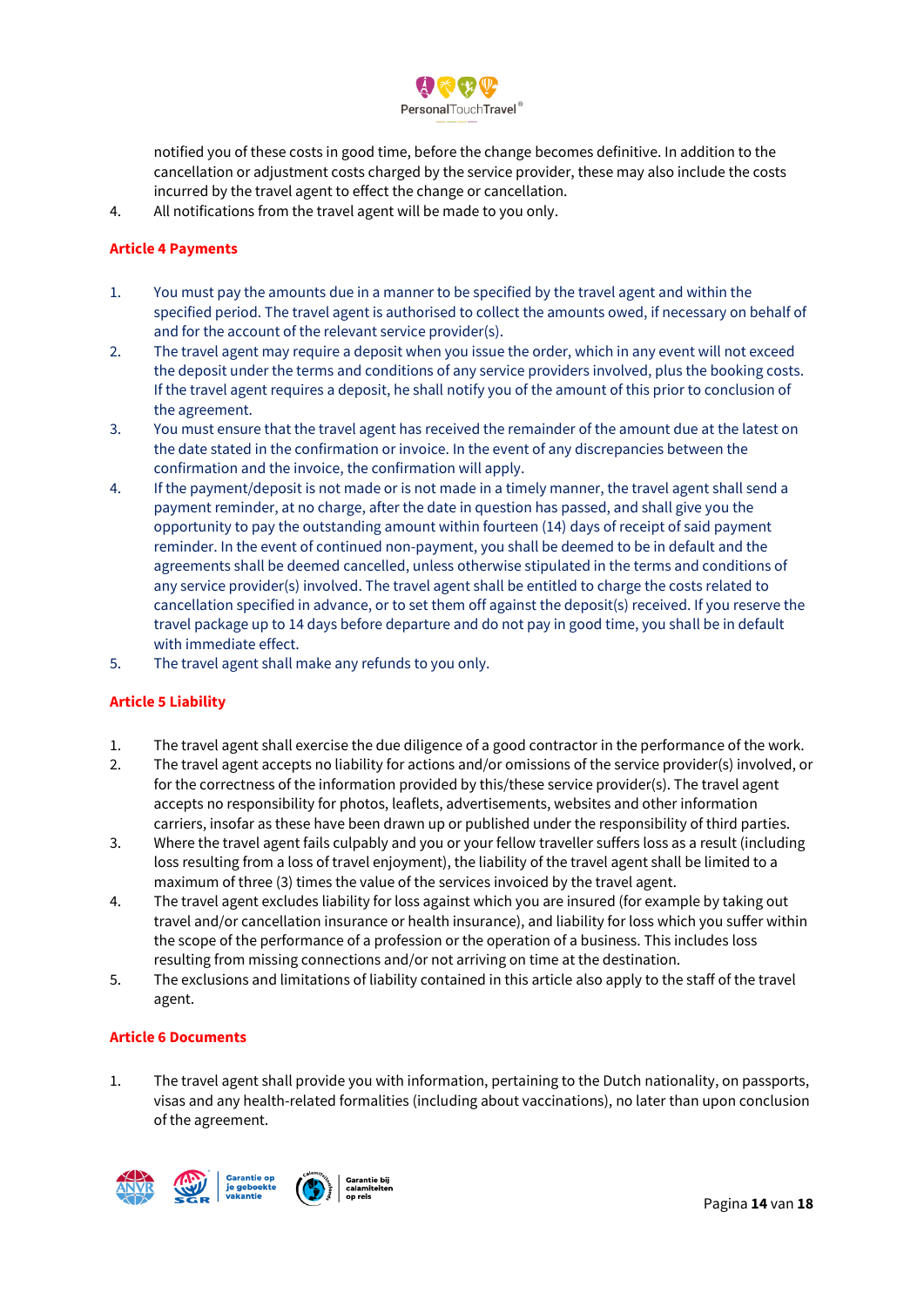

- 2. You are responsible for obtaining the necessary additional information from the relevant authorities and to ascertain in good time before departure whether or not the information previously obtained has changed.
- 3. You are responsible for having the necessary documents on you, such as a valid passport or, where permitted, an identity card and any necessary visas, proofs of immunisations and vaccinations, driving licence and international motor insurance certificate.
- 4. If you are unable to undertake all or part of the travel due to the absence of any document, or due to such a document not being valid, any and all consequences of this shall be at your expense, unless the travel agent has promised that it would arrange the document in question, and its absence can be imputed to the travel agent, or if the travel agent has failed to comply with its obligation to provide information referred to in paragraph 1.
- 5. The travel agent may provide you with information about the possibility of taking out cancellation and travel insurance.

# **Article 7 Interest and collection costs**

- 1. If you fail to pay in good time you shall owe the statutory interest on the amount due from the date of default. The amount of this interest is:
	- In the case of payments pertaining to the order performed by the travel agent: the statutory interest;
	- In the case of payments pertaining to the service(s) performed or to be performed by the service provider: the statutory interest, or if the service provider charges a different interest rate, the latter interest rate, on condition that the travel agent has notified you of this rate, or where this rate can be found, prior to conclusion of the agreement.
- 2. Furthermore, you shall be obliged to pay any extrajudicial costs, after a reminder. These amounts will be 15% of the invoiced amount up to €2,500; 10% of the subsequent €2,500 and 5% of the subsequent €5,000, with a minimum of €40. The travel agent may deviate from the stated amounts and percentages in your favour.

## **Article 8 Complaints**

- 1. Complaints relating to a reservation made by the travel agent and/or information and advice provided by the travel agent must be submitted to the travel agent within two months after you have taken cognisance of the facts to which the complaint relates.
- 2. The travel agent shall respond to you in writing no later than one month after receipt of the complaint.

## **Article 9 Disputes**

- 1. If your complaint is not resolved satisfactorily in good time, you may, if you wish to do so, bring the dispute before the Geschillencommissie Reizen (Travel Disputes Committee), Postbus 90600, 2509 LP Den Haag (www.degeschillencommissie.nl), no later than twelve (12) months after you submitted your complaint to the travel agent. The Committee only processes complaints from natural persons.
- 2. The Disputes Committee issues rulings subject to the conditions set down in the appropriate regulations. The decision of the Disputes Committee is in the form of an advice binding on the parties. A fee is payable for the handling of a dispute;
- 3. The laws of Netherlands are applicable to the agreements for services you issue on the basis of these Booking Terms and Conditions, unless another country's law is applicable under mandatory rules.
- 4. If you do not wish to make use of the Travel Disputes Committee procedure referred to under 9.1., you shall have the right to apply to the competent court.



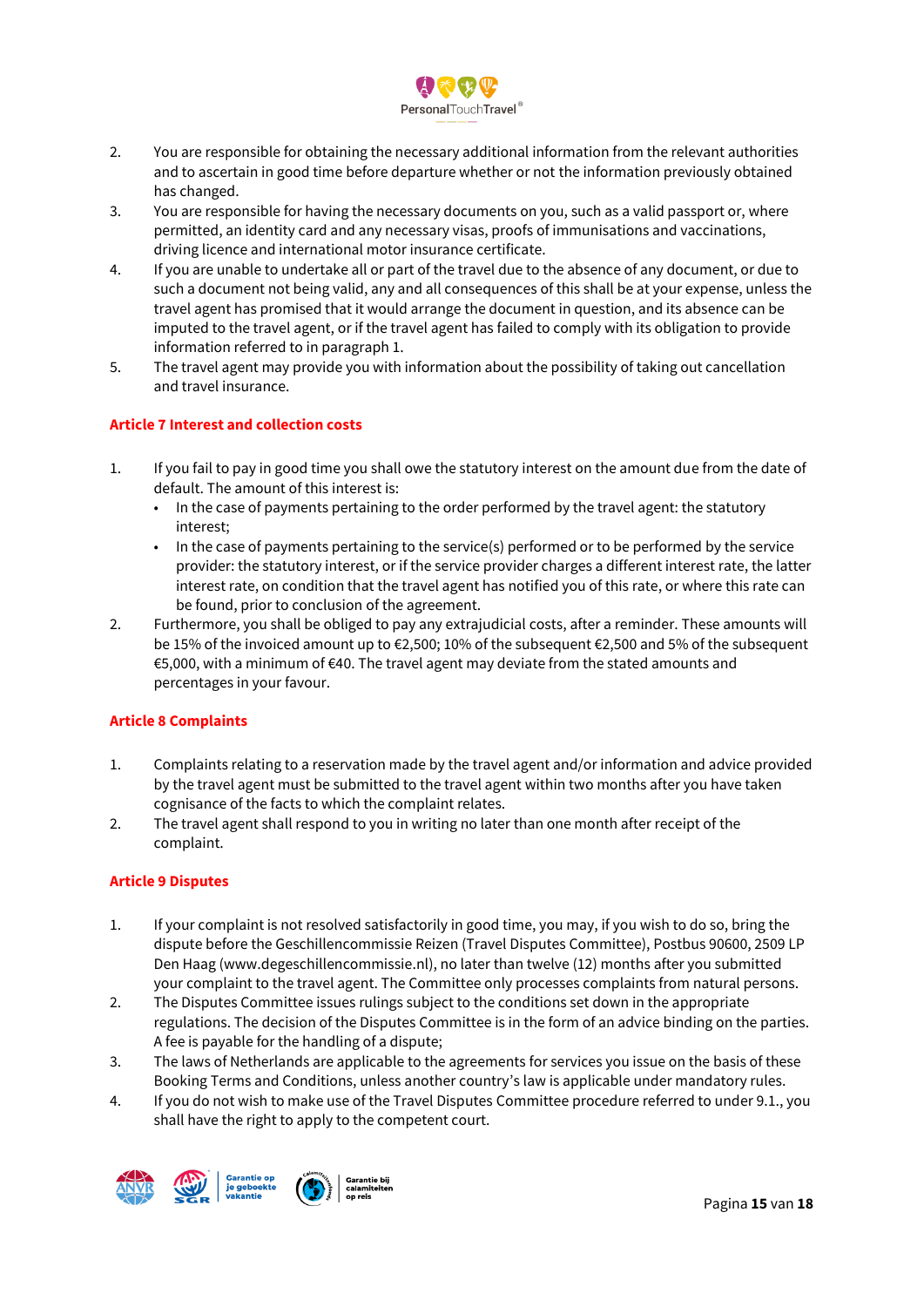

- 5. All rights of claim shall lapse one year after the end of the reserved service(s) or, if the travel package did not take place, one after the original date of departure.
- 6. If you do not make use of the option to engage the Travel Disputes Committee, the Dutch court shall have exclusive jurisdiction to hear any disputes between the parties, unless another court has jurisdiction on the grounds of mandatory rules.

# **Article 10 Compliance guarantee**

- 1. The ANVR guarantees compliance with the binding recommendations of the Travel Disputes Committee by its members, unless the member brings the binding recommendation before the court for annulment within two months of the recommendation being sent. This guarantee revives if the binding advice has been upheld after a review by the court and the judgement that demonstrates this has become final.
- 2. The guarantee of the ANVR is limited to €10,000 per binding recommendation. The ANVR issues this guarantee subject to the condition that, when invoking this guarantee, you transfer (cede) your claim on the grounds of the binding recommendation up to a maximum of the amount paid to the ANVR at the same time as your invocation of the compliance guarantee is honoured.
- 3. The ANVR does not provide any compliance guarantee if, before you have met the intake requirements necessary for the handling of the dispute (payment of the complaint-filing fee, return of completed and signed questionnaire and, if appropriate, payment of deposit).
- 4. The ANVR shall not provide any compliance guarantee if one of the following situations occurs before the dispute has been heard by the Travel Disputes Committee and a final decision has been pronounced:
	- the member has been granted suspension of payment; or
	- the member has been declared bankrupt; or
	- the business activities of the member have effectively been terminated.

The last-mentioned situation is determined by the date on which the business termination is registered in the Trade Register, or by an earlier date at which the ANVR can plausibly show that the business activities were effectively terminated.

5. Application of the compliance guarantee is subject to the requirement that you invoke it in writing to the ANVR [\(www.anvr.nl\)](http://www.anvr.nl/).





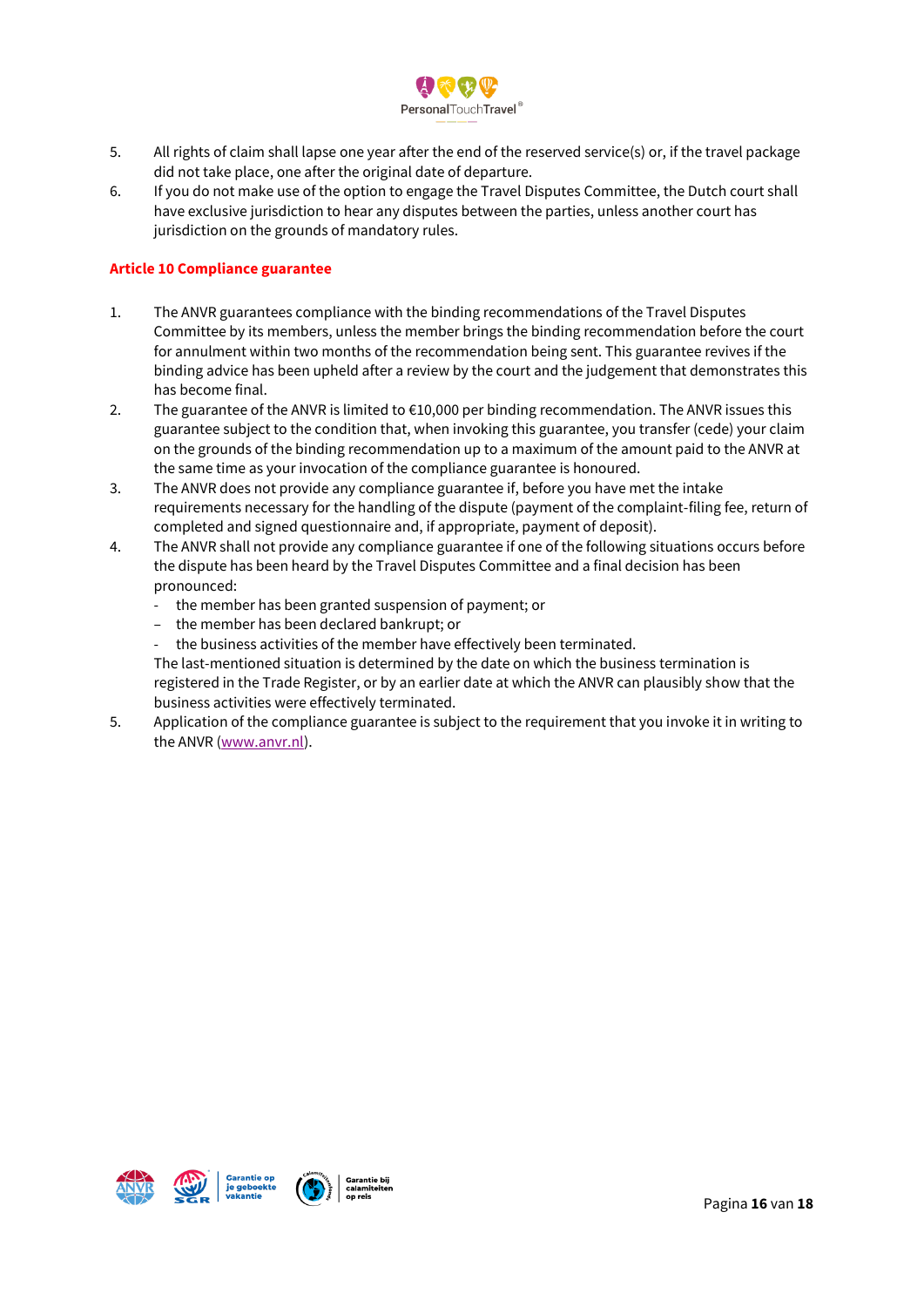

## **Section 4 Explanation**

Because the new law contains terms that are different from the ones you are familiar with, below is an explanation of who or what we refer to when we talk about package travel, travel service, organiser, retailer, trader, etc. These terms always apply, irrespective of which specific terms and conditions apply:

*Trader:* Any person who deals in travel services, and irrespective of whether acting as an organiser, retailer, travel service provider or trader facilitating a Linked Travel Arrangement (GRA).

*Organiser:* the trader who puts together a travel package and offers it directly or through another trader or the trader who is otherwise regarded as responsible for a travel package.

*Retailer:* trader, other than the organiser, who offers travel packages put together by the organiser

*Traveller:* any person other than a trader who wishes to enter into an agreement on the basis of this Act or who is entitled to performance on the basis of an agreement under this Act

*Point of sales:* retail space, mobile or otherwise, or a retail website or similar online sales platform, including retail websites or online sales platforms offered to travellers as a single platform, including a telephone service.

*Force Majeure:* an unavoidable and extraordinary circumstance and therefore a situation that arises irrespective of the will of the party invoking it and the consequences of which could not have been avoided despite all reasonable precautions

*Package travel:* a combination of at least two different types of travel service for the same trip or holiday, if:

- i) those services are combined by a single trader, where appropriate upon request or at the discretion of the traveller, before concluding a single agreement covering all the services; or
- ii) those services, whether or not separate agreements are concluded with different travel service providers, are:
- 1. purchased from a single point of sale and chosen before the traveller agrees to pay;
- 2. offered, purchased or invoiced for a joint price or a total price;
- 3. recommended or purchased under the term "package travel" or a similar term;
- 4. combined after the conclusion of an agreement under which the trader allows the traveller to choose from a selection of different types of travel service; or
- 5. purchased from several traders via interconnected online booking procedures, where the name, payment details and email address of the traveller are provided by the trader with whom the first agreement is concluded to another trader or traders and an agreement is concluded with the latter no later than 24 hours after confirmation of the booking of the first travel service;

unless one type of travel service is combined with one or more other tourist services that: - do not constitute a significant part of the value of the combination, are not promoted as an essential characteristic of the combination or otherwise do not represent an essential characteristic of the combination;

- are selected and purchased only after performance of a travel service has commenced

*Linked Travel Arrangement (GRA):* at least two different types of travel service that are purchased for the same trip or holiday, which do not constitute a travel package and for which separate agreements are concluded with different travel service providers, where a trader:

i) facilitates the separate selection and payment by the traveller of each travel service during one visit to, or contact with, his own point of sale; or